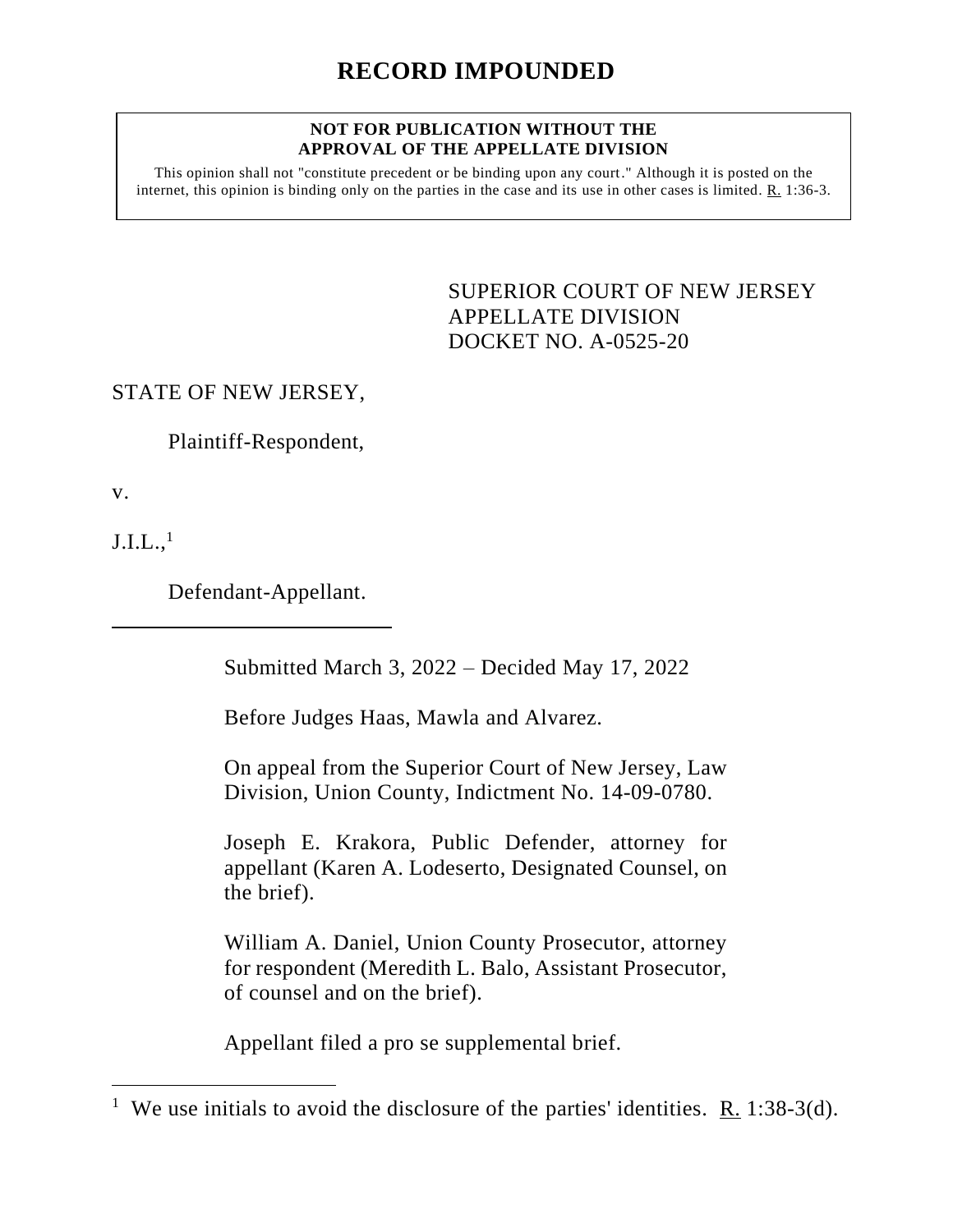### PER CURIAM

Defendant J.I.L. appeals from the May 28, 2020 denial of his petition for post-conviction relief (PCR). We affirm.

A jury convicted defendant of first-degree aggravated assault, N.J.S.A.  $2C:14-2(a)(1)$ , second-degree sexual assault, N.J.S.A.  $2C:14-2(b)$ , and seconddegree endangering the welfare of a child, N.J.S.A. 2C:24-4(a). The jury acquitted defendant of a separate first-degree aggravated sexual assault involving the same victim. After merger, on February 10, 2017, the judge sentenced defendant on the first-degree aggravated sexual assault to nineteen years' imprisonment subject to the No Early Release Act, N.J.S.A. 2C:43-7.2, and nine years' consecutive imprisonment on the child endangering charge. Other counts of the indictment involving a different victim were dismissed by the State the day of sentencing.

Defendant's direct appeal was denied December 3, 2018, and the Supreme Court denied certification. State v. J.I.L., No. A-3155-16 (App. Div. Dec. 3, 2018), certif. denied, 238 N.J. 369 (2019). Defendant's PCR petition was filed July 19, 2019.

We describe only those portions of the trial record relevant to this appeal. The indictment charged defendant with molesting his step-daughter, I.C., on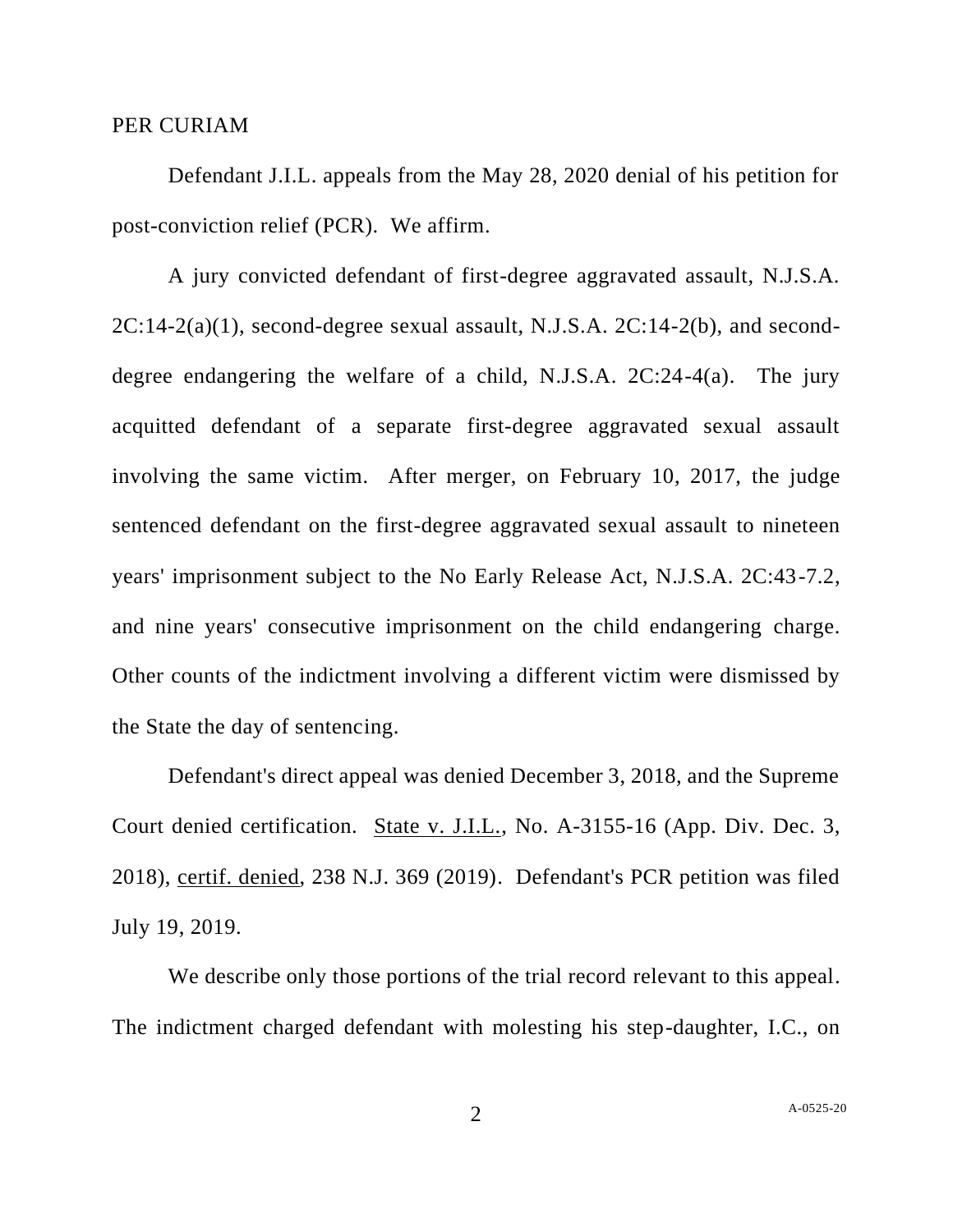multiple occasions while she was between six and eight years old. When she testified, she was eleven years old.

After the child disclosed the sexual assaults, she was interviewed by the Morris County Prosecutor's Office. On videotape, she said defendant "was humping [her] . . . on [her] back" and "[i]nside [her] butt." She also said "it" would move "a lot of times," adding that sometimes something would happen that would make her feel weird when he was doing this.

I.C.'s mother testified the Prosecutor's Office asked her to bring in some of her child's unwashed clothing. She explained that she took the dirty clothes from the child's bedroom hamper. Those clothes had not been washed when she turned them over to the Prosecutor's Office. She always washed her daughter's clothing separately.

The State's expert, qualified in the field of child sexual abuse, testified the victim's examination revealed no signs of physical injury. The expert said that the examination remained consistent with I.C.'s disclosures, however, because prepubescent children heal rapidly, and any injury to I.C.'s body or sexual organs would heal quickly. On cross-examination, the expert acknowledged the examination was also consistent with a child who was not sexually abused, and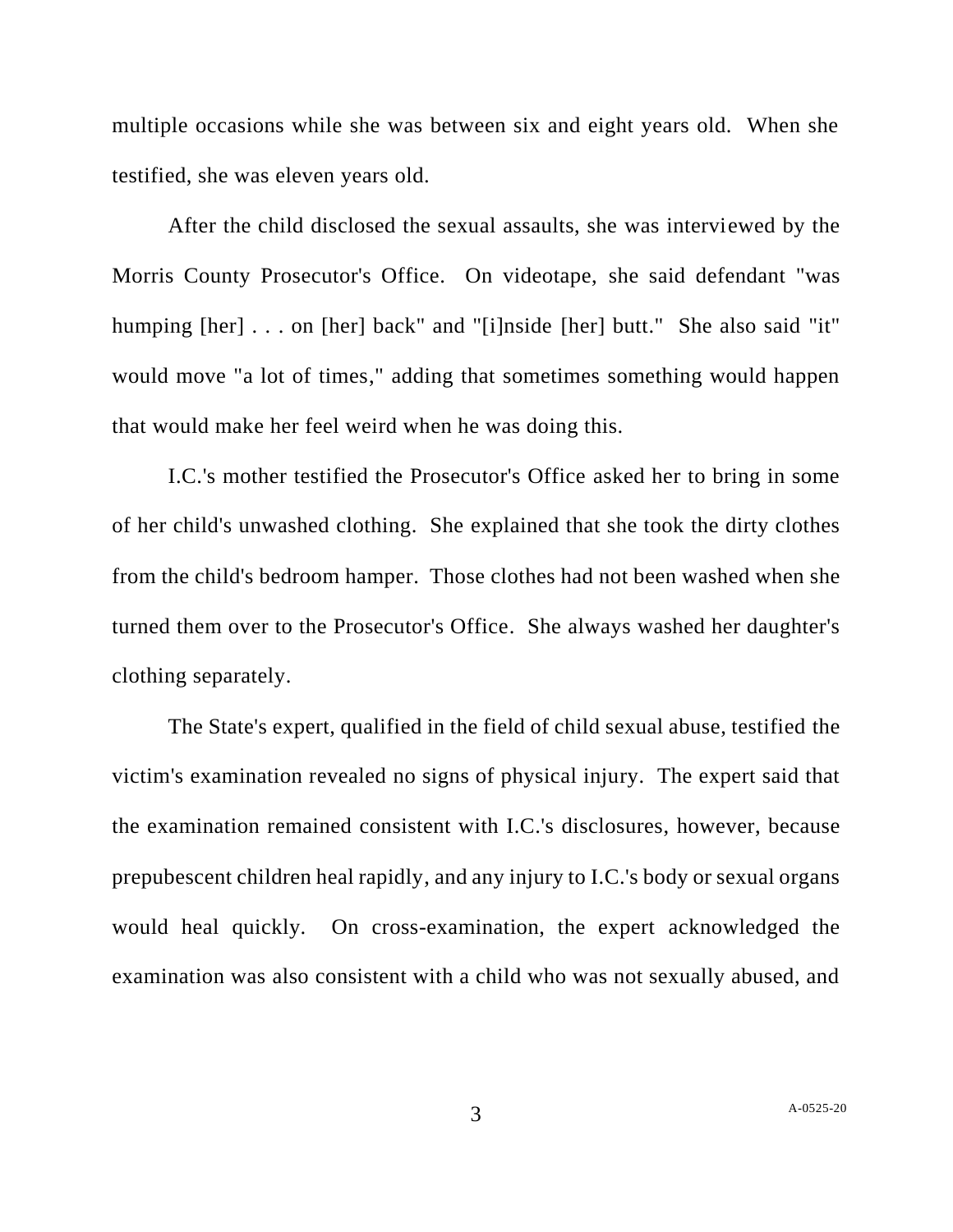that she could not tell the jury beyond a reasonable doubt that the child was sexually abused.

The State's expert in the field of DNA extraction found traces of defendant's semen on I.C.'s underwear. That expert acknowledged that semen can transfer between articles of clothing in a washing machine.

At a pretrial conference, the judge reviewed a list of items counsel had agreed to off-the-record, including that "defendant will listen to the sidebar of jury selection via headset. There will be no access to sidebar by the defendant as the trial progresses." Once the trial began, defendant's interpreter initially attempted to listen to sidebars, but the court instructed her not to do so in the future, as sidebars included only counsel and the judge. Defendant made no objection. The issues addressed at the sidebars included hearsay objections to the Division of Child Protection and Permanency (DCPP) records, the phrasing of a question posed to the Prosecutor's Office detective regarding whether transfer of semen can occur when clothing is washed, and whether counsel could continue asking the child about the temperature on a day when she met with the prosecutor in order to "jog her memory." In closing, defense counsel contended that the absence of any victim testimony regarding pain meant she was not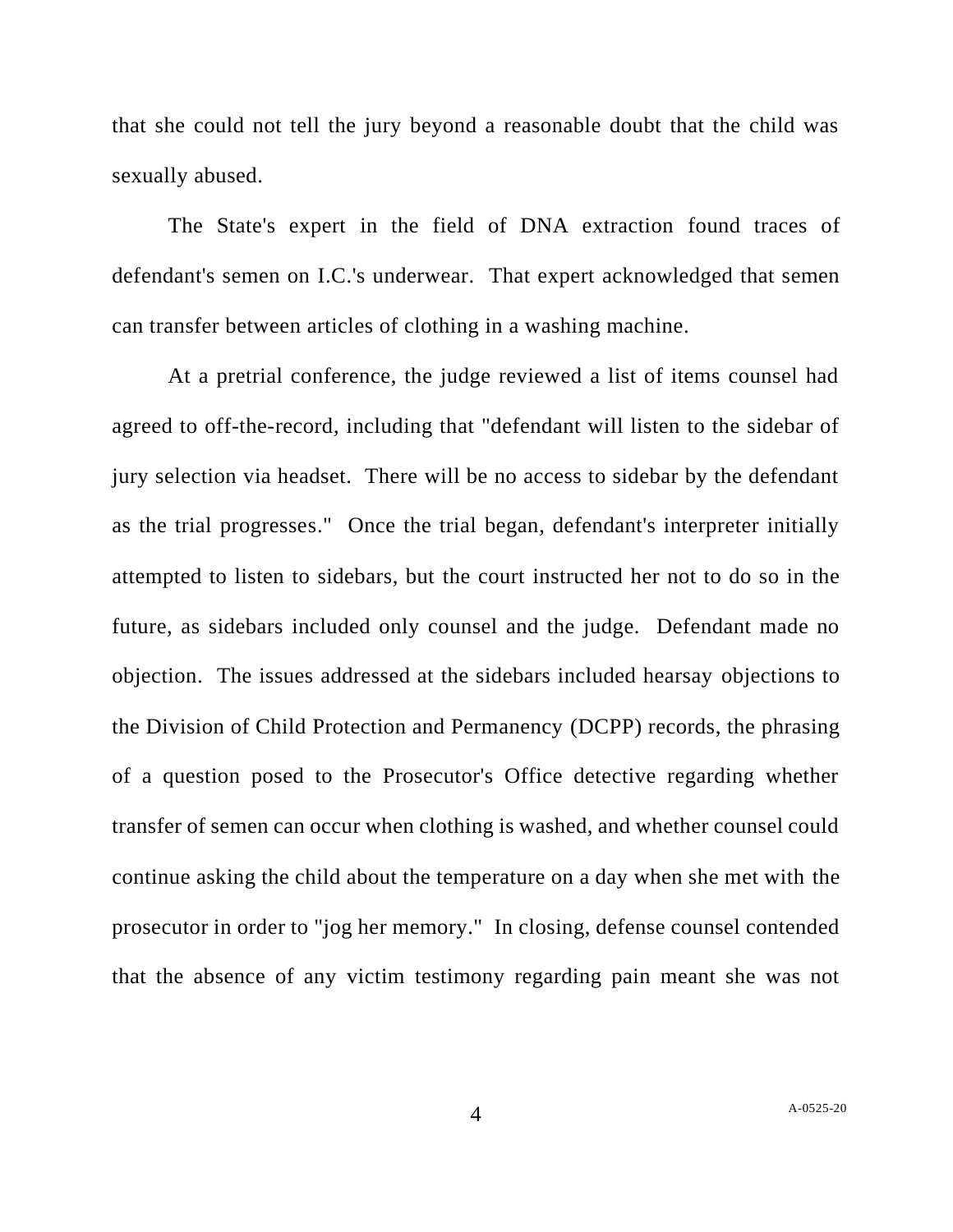penetrated, a statutory element which elevates sexual assault of a child under thirteen to an aggravated first-degree crime. See N.J.S.A. 2C:14-2(a)(1).

In support of his PCR petition, defendant certified "[a]t no time during the sidebar discussions did my attorney at the time or afterwards inform me about the content . . . ." He also claimed had he known about his "right to hear sidebar discussions, [he] would not have waived that right." Thus, defendant argued trial counsel was ineffective for failing to object to the trial court's ruling that he was not entitled to hear sidebar discussions, and that his appellate counsel was ineffective by failing to raise the issue on direct appeal. Defendant's PCR counsel also argued that trial counsel had been ineffective for failing to refute the child abuse expert's testimony, which might have been viewed by the jury as bolstering the child's claims. PCR counsel asserted nothing in the record suggested that trial counsel consulted with any forensic expert in preparation for trial.

When Judge John M. Deitch denied the PCR petition, he noted that defense counsel had actually agreed on the record and in defendant's presence that defendant would not participate in sidebar conferences during the trial. He further noted that defendant had access to the trial transcripts for years, yet could not identify even one sidebar in which defendant's participation would have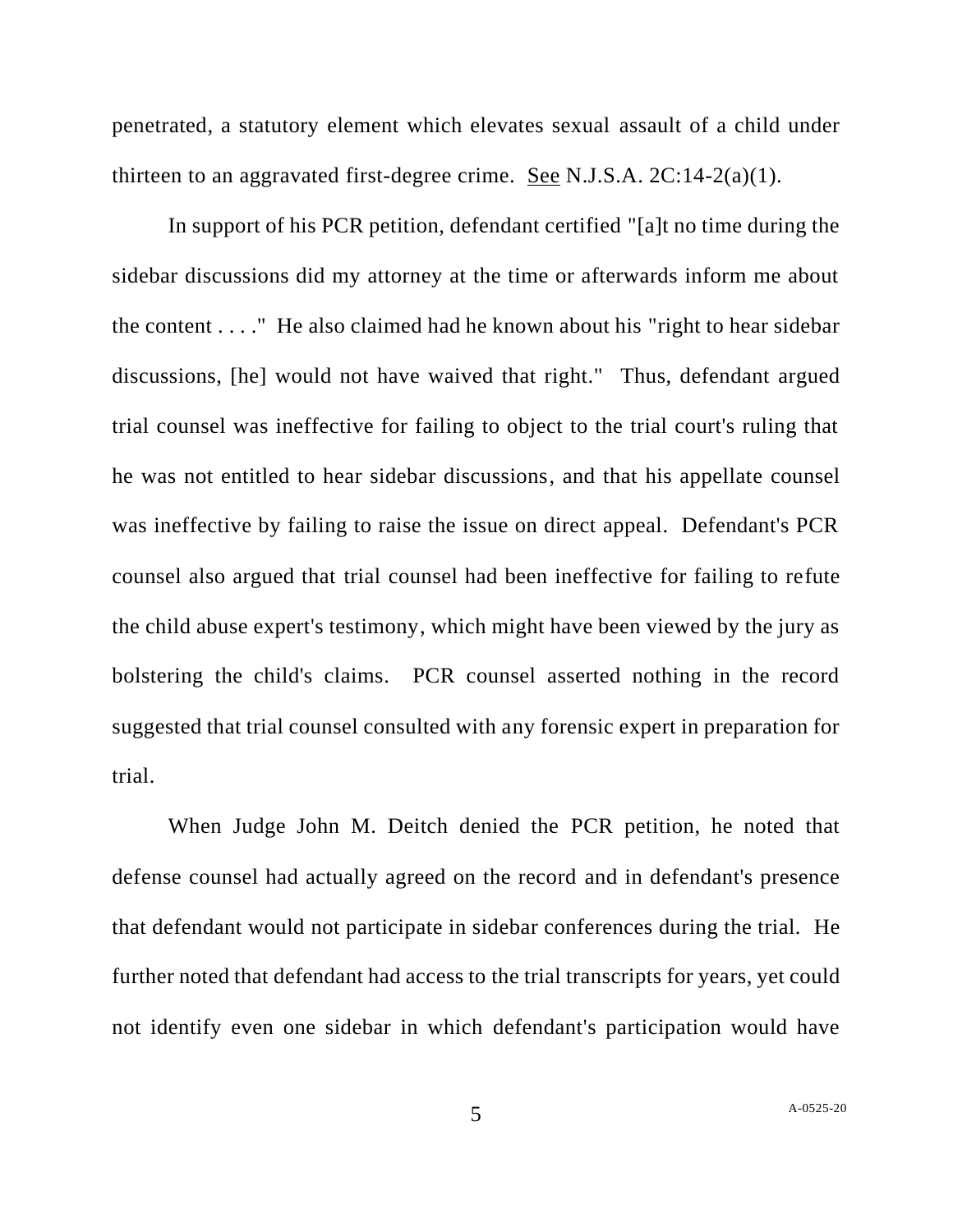affected the outcome. In fact, defendant did not even identify sidebars of particular importance to the trial process. He considered defendant's alleged prejudice from failure to participate in sidebar conferences nothing more than bald, conclusory assertions. The judge found counsel's agreement with regard to sidebar conferences during trial did not satisfy the **Strickland**<sup>2</sup> standard. Counsel did not perform below the level of professional competence, nor did the representation prejudice the outcome. The judge reached the same conclusion with regard to appellate counsel.

The judge also found that defendant's claims regarding trial counsel's failure to consult with forensic experts lacked merit. Defendant made unsupported arguments regarding potential challenges to the DNA proofs and the expert's testimony that children heal quickly. Judge Deitch viewed the latter challenge as baseless because the child testified that the penetration was slight. Given the victim's testimony, the judge found counsel's failure to retain an expert did not meet the Strickland standard.

Now on appeal, defendant raises the following three points:

## POINT I

THE PCR COURT ERRED IN DENYING [DEFENDANT'S] PETITION FOR POST-

<sup>&</sup>lt;sup>2</sup> Strickland v. Washington, 466 U.S. 668, 687 (1984).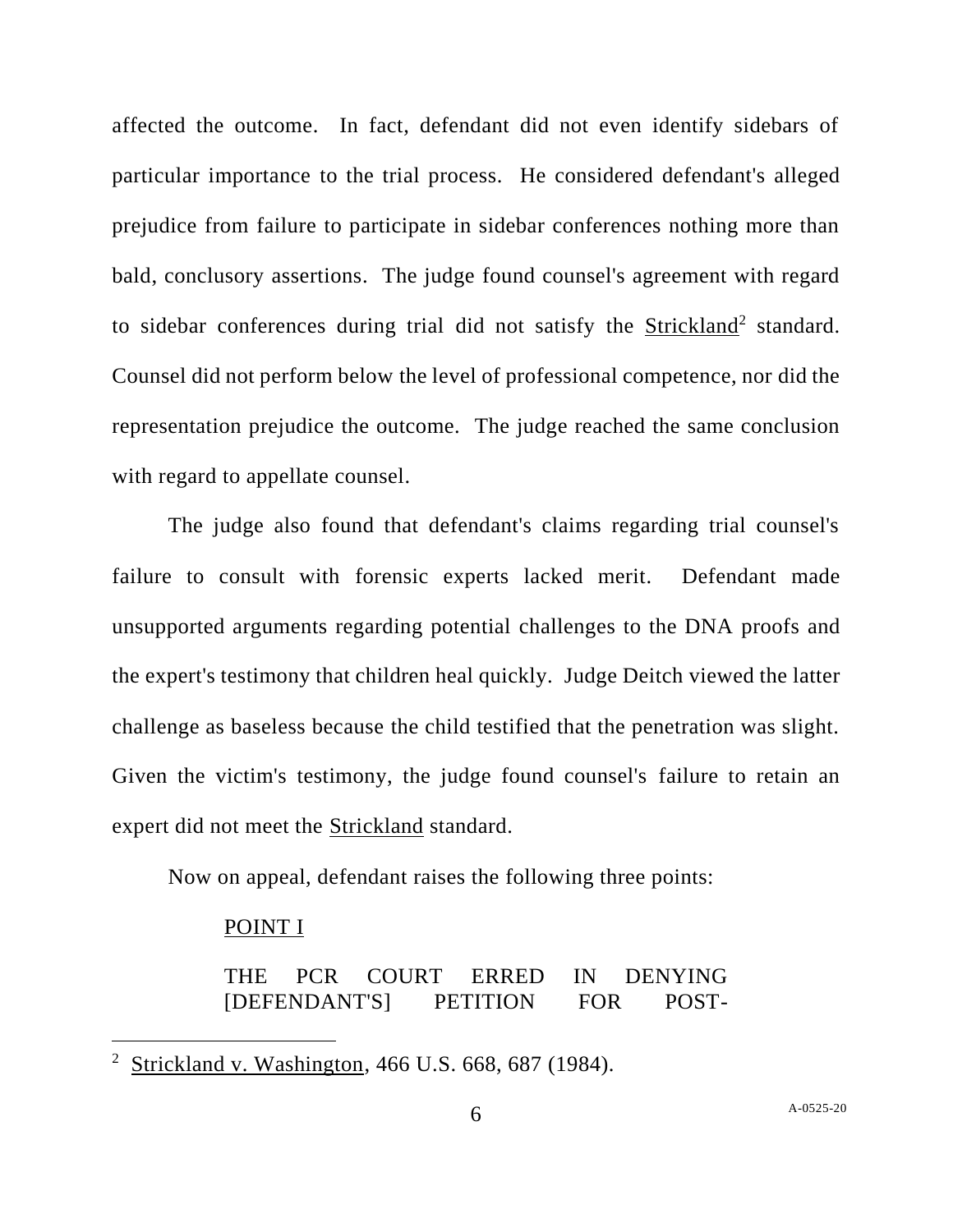CONVICTION RELIEF WITHOUT GRANTING AN EVIDENTIARY HEARING AS TESTIMONY IS NEEDED FROM TRIAL COUNSEL REGARDING HIS FAILURE TO OBJECT TO [DEFENDANT] BEING DENIED PARTICIPATION IN SIDEBAR CONFERENCES DURING TRIAL.

# POINT II

THE PCR COURT ERRED IN DENYING [DEFENDANT'S] PETITION FOR POST-CONVICTION RELIEF WITHOUT GRANTING AN EVIDENTIARY HEARING AS TESTIMONY IS NEEDED FROM APPELLATE COUNSEL REGARDING HIS FAILURE TO RAISE ON DIRECT APPEAL THAT [DEFENDANT'S] PRECLUSION FROM SIDEBAR CONFERENCES WAS PREJUDICIAL ERROR.

Defendant raises the following point in his pro se supplemental brief:

THE PCR COURT ERRED IN DENYING [DEFENDANT'S] PETITION FOR POST[-] CONVICTION RELIEF WITHOUT GRANTING AN EVIDENTIARY HEARING DURING THE RECONSIDERATION OF DECISION HEARING AS EXPERT TESTIMONY WAS NEEDED TO VERIFY THAT [THE EXPERT]'S OPINED "ACCELERATED HEALING" THEORY IS A NET OPINION.

[a]. When Expert Testimony is Required.

[b]. [The expert's] "Accelerated Healing" Theory is a Net Opinion and Should [H]ave [B]een Ruled [I]nadmissible.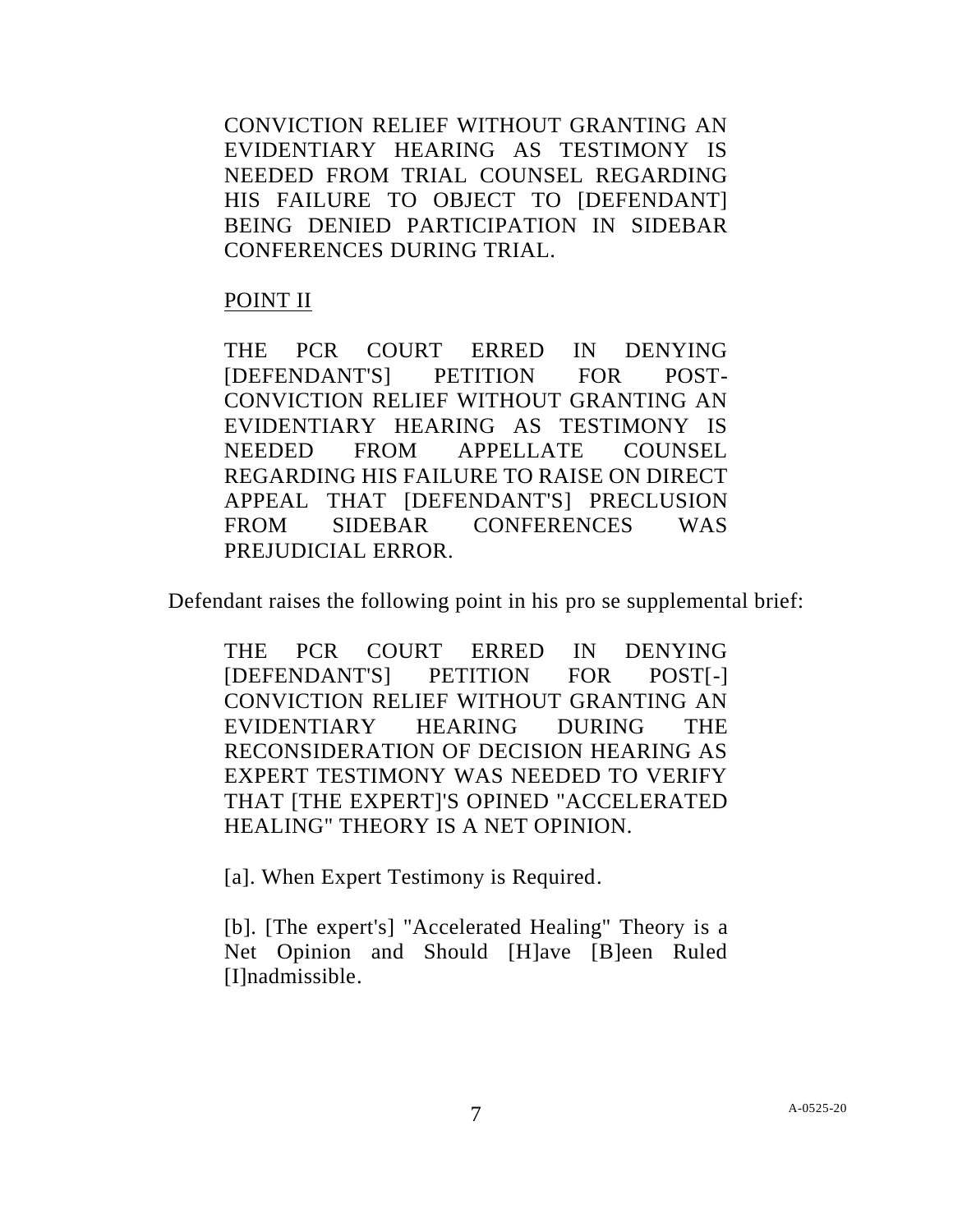I.

Appellate courts "review a judge's decision to deny a PCR petition without an evidentiary hearing for abuse of discretion." State v. Peoples, 446 N.J. Super. 245, 255 (App. Div. 2016) (citing State v. Preciose, 129 N.J. 451, 462 (1992)). However, because the PCR court did not hold an evidentiary hearing, "we may exercise de novo review over the factual inferences the trial court has drawn from the documentary record." State v. Lawrence, 463 N.J. Super. 518, 522 (App. Div. 2020) (quoting State v. O'Donnell, 435 N.J. Super. 351, 373 (App. Div. 2014)). We also "review de novo the PCR court's conclusions of law." State v. L.G.-M., 462 N.J. Super. 357, 365 (App. Div. 2020) (citing State v. Nash, 212 N.J. 518, 541 (2013)).

Pursuant to Rule 3:22-10(b), a defendant is entitled to a PCR hearing on a claim of ineffective assistance of counsel only when a prima facie case has been established. Such hearings are not granted where:

> (1) . . . an evidentiary hearing will not aid the court's analysis of the defendant's entitlement to postconviction relief;

> (2) . . . the defendant's allegations are too vague, conclusory or speculative; or

> (3) . . . the [only] purpose [would be to] permit[] a defendant to investigate whether additional claims for relief exist for which defendant has not demonstrated a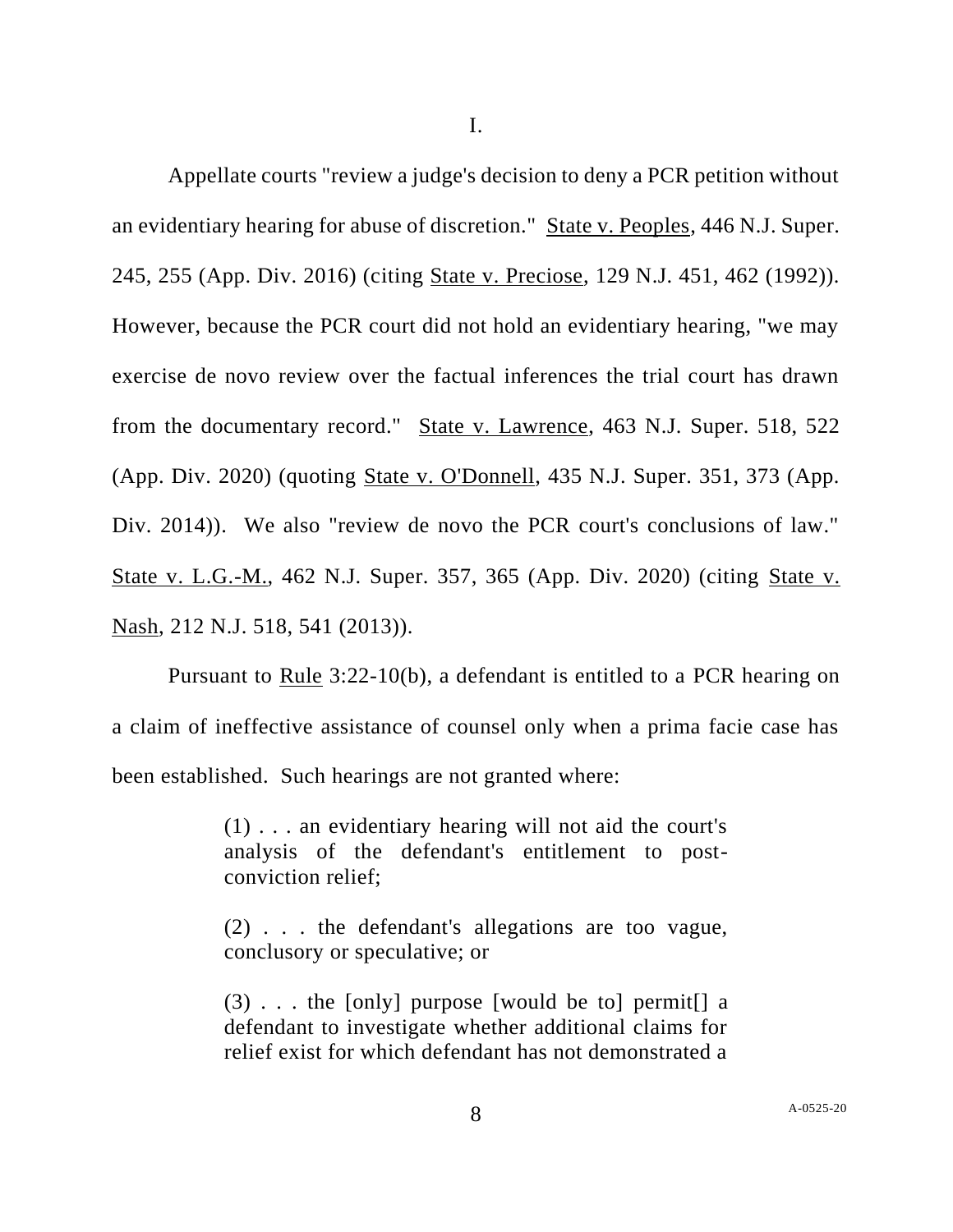reasonable likelihood of success as required by [Rule] 3:22-10(b).

To establish a prima facie claim of ineffective assistance of counsel, a defendant must show that defense counsel's objectively deficient performance prejudiced him by rendering his trial unfair and the outcome unreliable. Strickland, 466 U.S. at 687; see State v. Fritz, 105 N.J. 42, 58 (1987) (adopting the Strickland standard). "Because of the difficulties inherent in making the evaluation, a court must indulge a strong presumption that counsel's conduct falls within the wide range of reasonable professional assistance; that is, the defendant must overcome the presumption that, under the circumstances, the challenged action 'might be considered sound trial strategy.'" Strickland, 466 U.S. at 689 (quoting Michel v. Louisiana, 350 U.S. 91, 101 (1955)). Attorney conduct is measured by its "reasonableness under prevailing professional norms." Id. at 688. And to prove prejudice, the defendant must show "a reasonable probability that, but for counsel's unprofessional errors, the result of the proceeding would have been different." Fritz, 105 N.J. at 60-61 (quoting Strickland, 466 U.S. at 694).

 $[R. 3:22-10(e).]$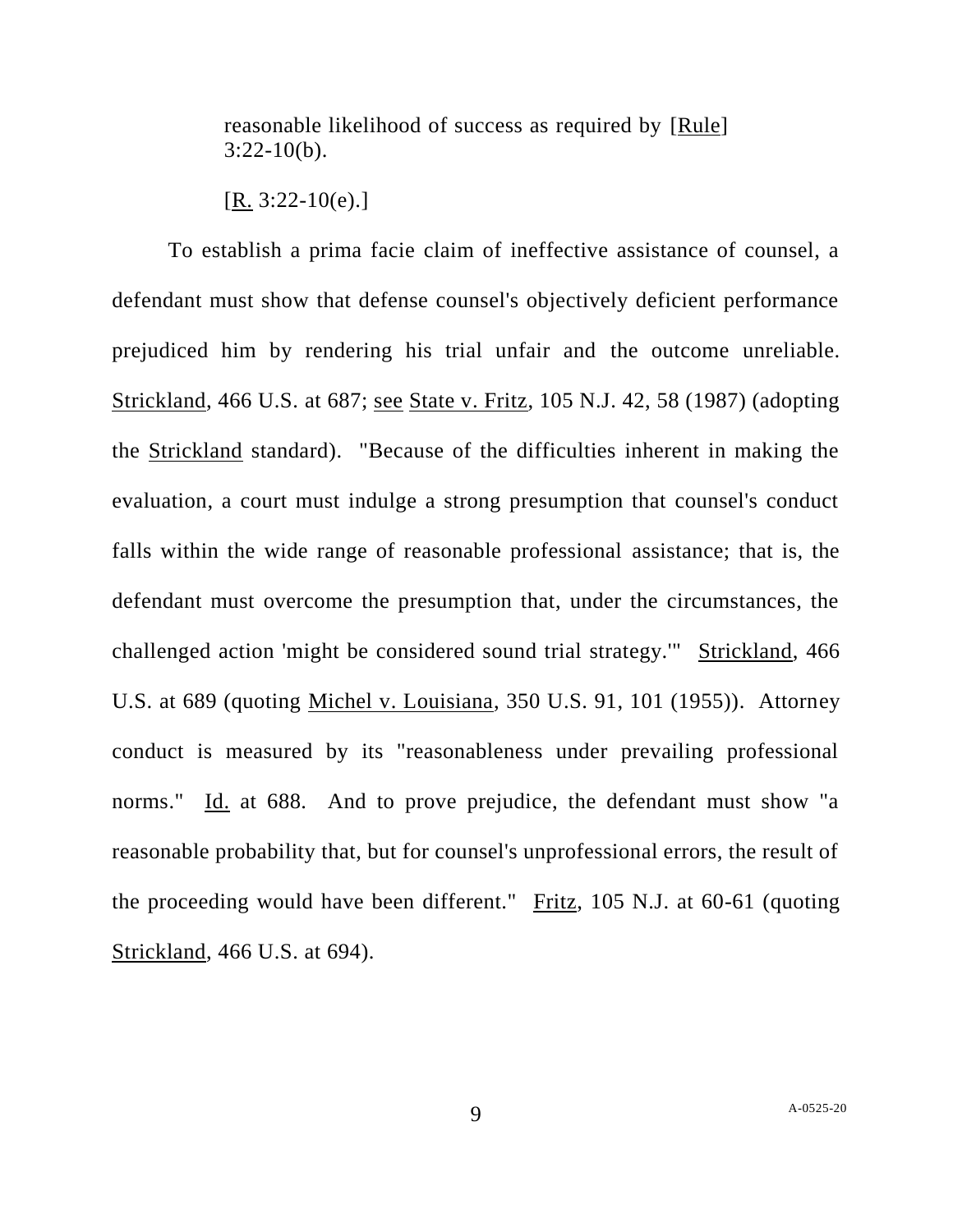A defendant's right to be present during sidebar conferences "is not absolute." State v. W.A., 184 N.J. 45, 48 (2005). "The majority of federal courts that have specifically addressed the sidebar presence issue are aligned with the view that failure to assert the right constitutes a waiver." Id. at 62. So too, in New Jersey "a defendant who does not affirmatively request the right to participate in voir dire sidebars should be considered to have waived the right[.]" Id. at 63. A defendant can expressly or impliedly waive the right to presence at trial. R. 3:16(b).

In W.A., the judge did not even allow the defendant to listen to sidebar discussions with potential jurors during voir dire. 184 N.J. at 49-52. The Court reasoned:

> Although interrelated, the two classes of challenge are actually quite distinct. Because the challenge for cause involves proof of legally cognizable grounds, it can be fairly characterized as within the attorney's field of expertise. On the contrary, it is the defendant himself who plays the critical role in exercising the peremptory challenge.

[Id. at 54.]

Additionally, the Court determined that a defendant's improper exclusion from sidebar "is subject to a harmless error analysis." Id. at 64.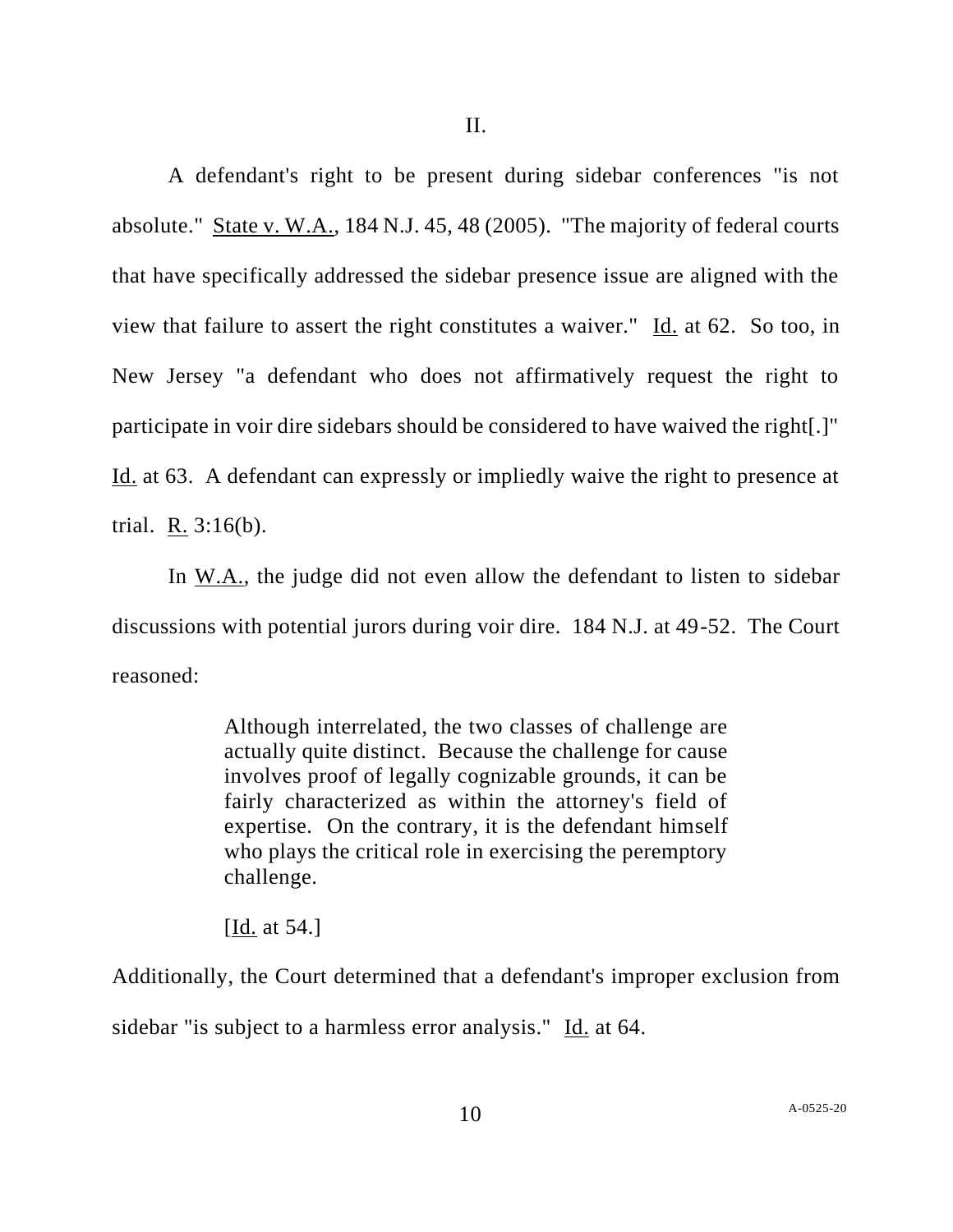In this case, defendant's counsel silently assented to defendant's exclusion from sidebars during trial. Defendant's argument that he could not have knowingly waived that right since he did not know it existed is unconvincing. Having participated in sidebars during jury selection, it would seem reasonable for him to have believed he could participate in sidebars during the trial. Be that as it may, defendant also describes the sidebars as addressing "significant issues such as admission of DCPP records, DNA evidence, . . . penetration," and victim testimony, yet does not identify the manner in which his participation would have strengthened his defense. While the sidebars certainly included discussions on issues of law, beyond the ministerial, defendant does not explain how his participation in these matters would have advanced his cause.

Furthermore, the judge conducted a fairly extensive on-the-record voir dire conference, during which he systematically reviewed matters ranging from the number of challenges available to the parties to defendant's manner of dress when the trial began. At that time, he explicitly stated that defendant would listen to sidebars of jury selection, but not as the trial progressed. Defense counsel's silence as the judge reviewed the detailed checklist suggests that he agreed to the procedure off the record, even if he did not explicitly do so on the record.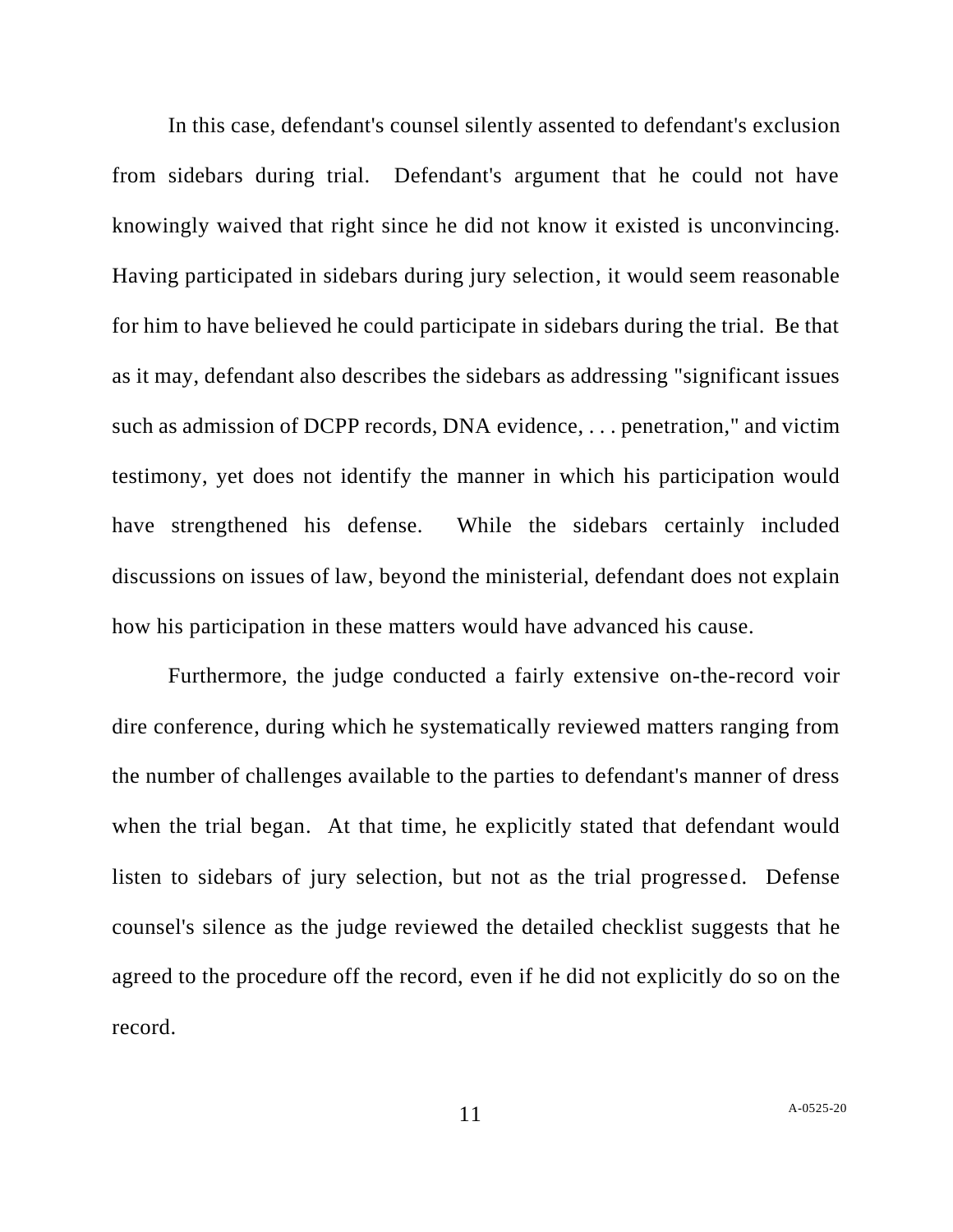Furthermore, W.A. does not support defendant's position because these were sidebars regarding trial issues. Defendants ordinarily know about the substantive content of sidebars because objections are made, and issues are raised, in open court in the presence of all parties. Only then does the court direct the attorneys to resolve the matter at sidebar. If defendant had questions about any of these sidebars, he could have asked counsel, even if he was not included via headset.

Jury voir dire sidebars, in contrast, are the only opportunity for judges, counsel, and prospective jurors to discuss important individualized questions regarding a juror's ability to serve. The use of headsets allowing defendants to listen affords prospective jurors privacy while enabling a defendant to hear every word said, and the tone in which it is spoken. Jury selection, unlike the more academic issues of evidence and mode of interrogation, is a crucial arena in which a defendant can meaningfully participate.

In any event, W.A. dealt with voir dire sidebar discussions. And even in that context, the issue is subject to harmless error analysis. See  $W.A.$  184 N.J. at 64. The Court distinguished between trial sidebars, "within the attorney's field of expertise[,]" and voir dire sidebars where a defendant plays a critical role in exercising peremptory challenges. Id. at 54.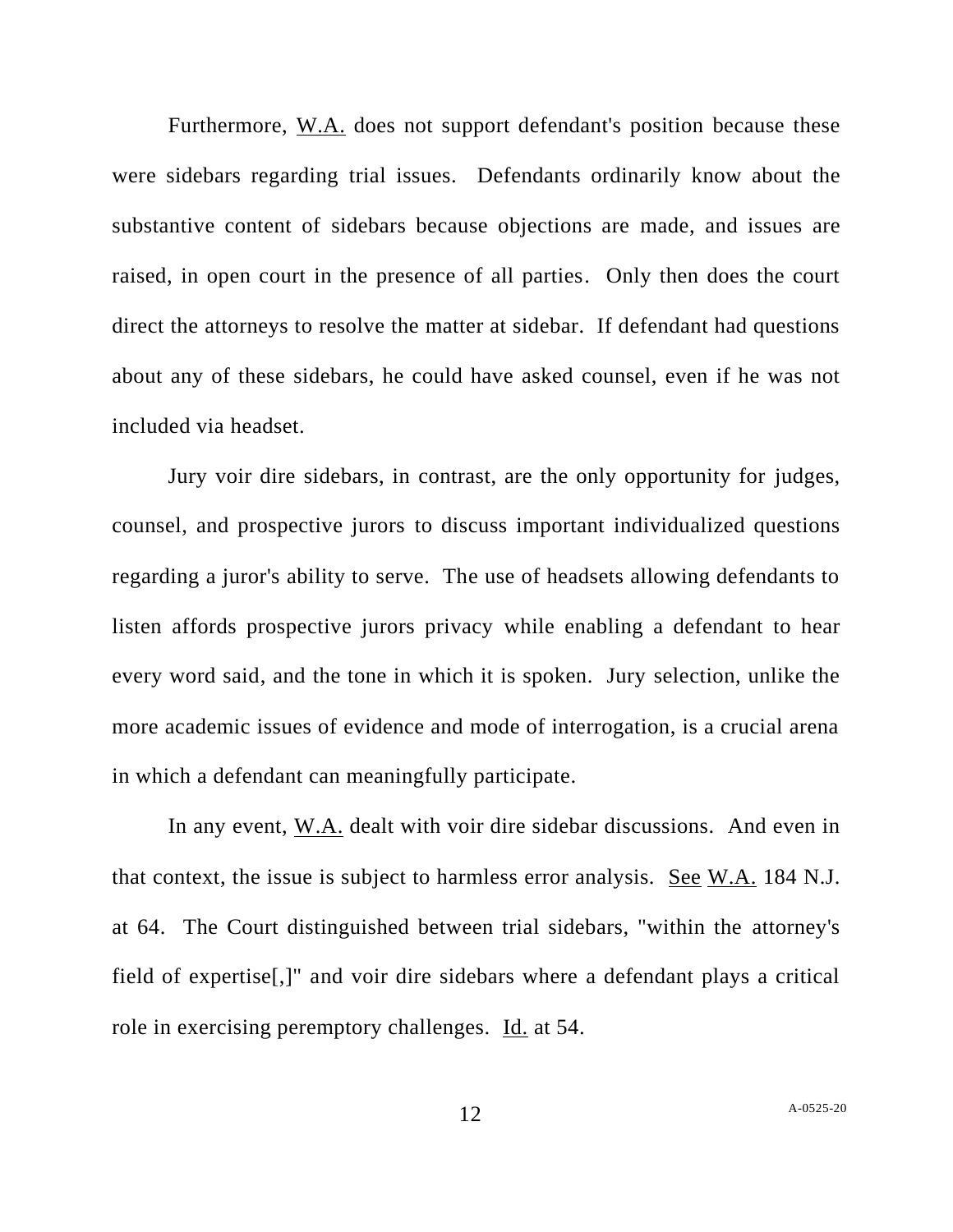As the trial judge observed, defendant failed to identify any specific sidebars during which his familiarity with the issues might have aided his cause. Thus, it is entirely speculative to suggest that his participation would have influenced the outcome. It is unlikely that he was unaware of the issues being discussed.

Appellate counsel's failure to raise the issue on appeal is of no moment. If trial counsel was not ineffective in the manner in which he agreed to proceed with the trial, certainly appellate counsel was not ineffective for having failed to raise a non-issue. The contention does not establish a prima facie case.

## III.

Defendant argues that "an expert witness was essential to his legal defense" in order to rebuff the State's child abuse expert's accelerated healing theory and to clarify I.C.'s testimony about "a little bit" of penetration. Therefore, an "evidentiary hearing was . . . essential . . . to present expert testimony" to aid Judge Deitch. His pro se supplemental brief thoroughly describes the law surrounding admissibility of expert testimony. But such law is irrelevant to the question of whether defense counsel performed deficiently by choosing not to retain an expert to refute the expert testimony.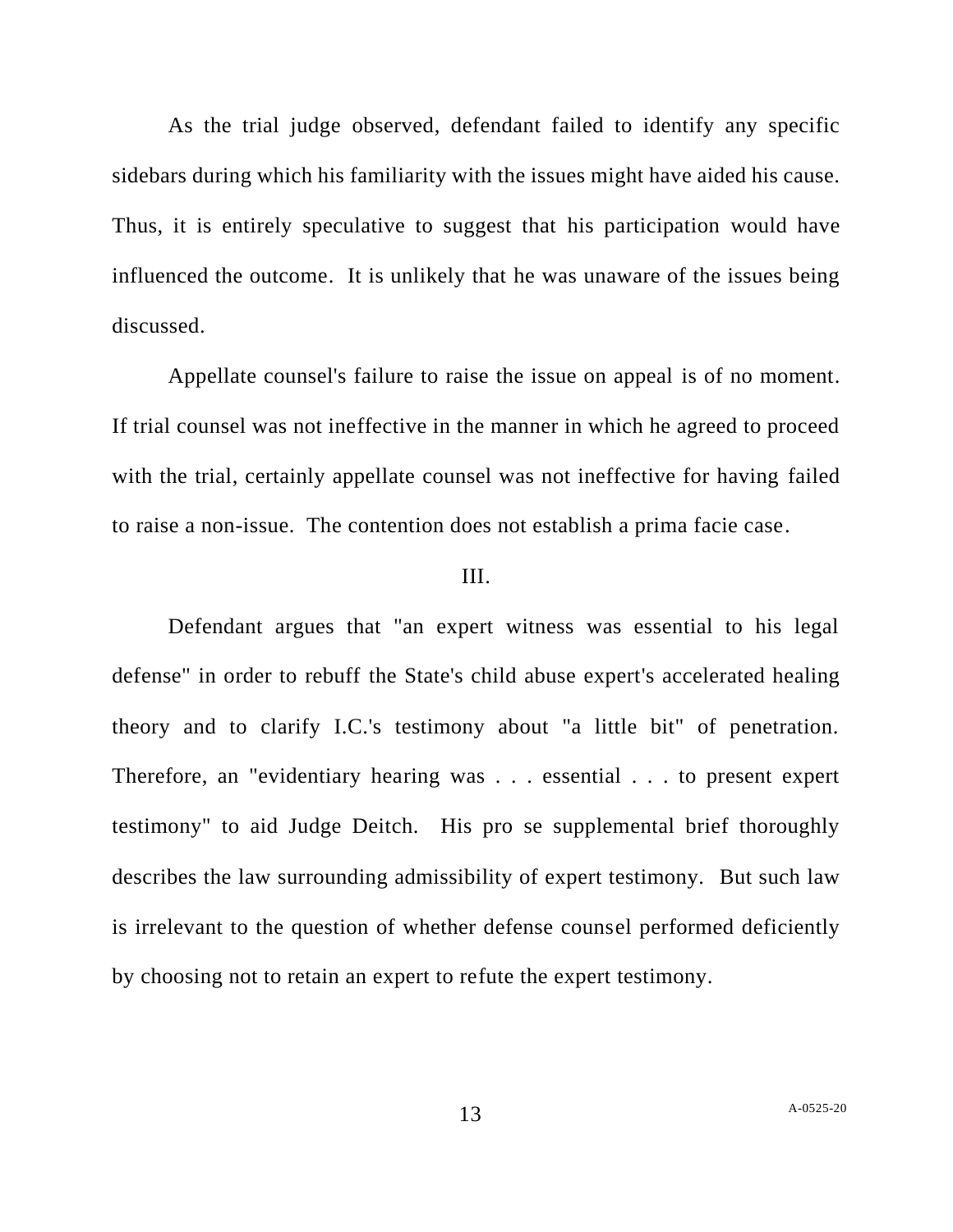Defendant also points to a perceived inconsistency in I.C.'s testimony namely, I.C. testified both that defendant penetrated her only "a little bit" and that the "his private part . . . was going in and out a lot of times." According to defendant, only a medical expert of his own could properly confirm or reject the State's expert's assertion that I.C.'s "normal" physical exam could be consistent with frequent penetration.

Defendant goes on to cast the expert's testimony that puberty accelerates healing as a "net opinion." He also argues the expert did not "concede" that I.C.'s physical exam "was also consistent with someone who was not sexually assaulted." Defendant vaguely and speculatively argues the expert's testimony "is not based on a sound, adequately-founded scientific methodology . . . ." He also fixates on her use of the word "possibility," arguing her opinion cannot be within a reasonable degree of medical certainty if she used such probabilistic language.

Expert testimony is admissible if it "will assist the trier of fact to understand the evidence or determine a fact in issue[.]" N.J.R.E. 702. Expert testimony must be based on "(1) the expert's personal observations, or (2) evidence admitted at the trial, or (3) data relied upon by the expert which is not necessarily admissible in evidence but which is the type of data normally relied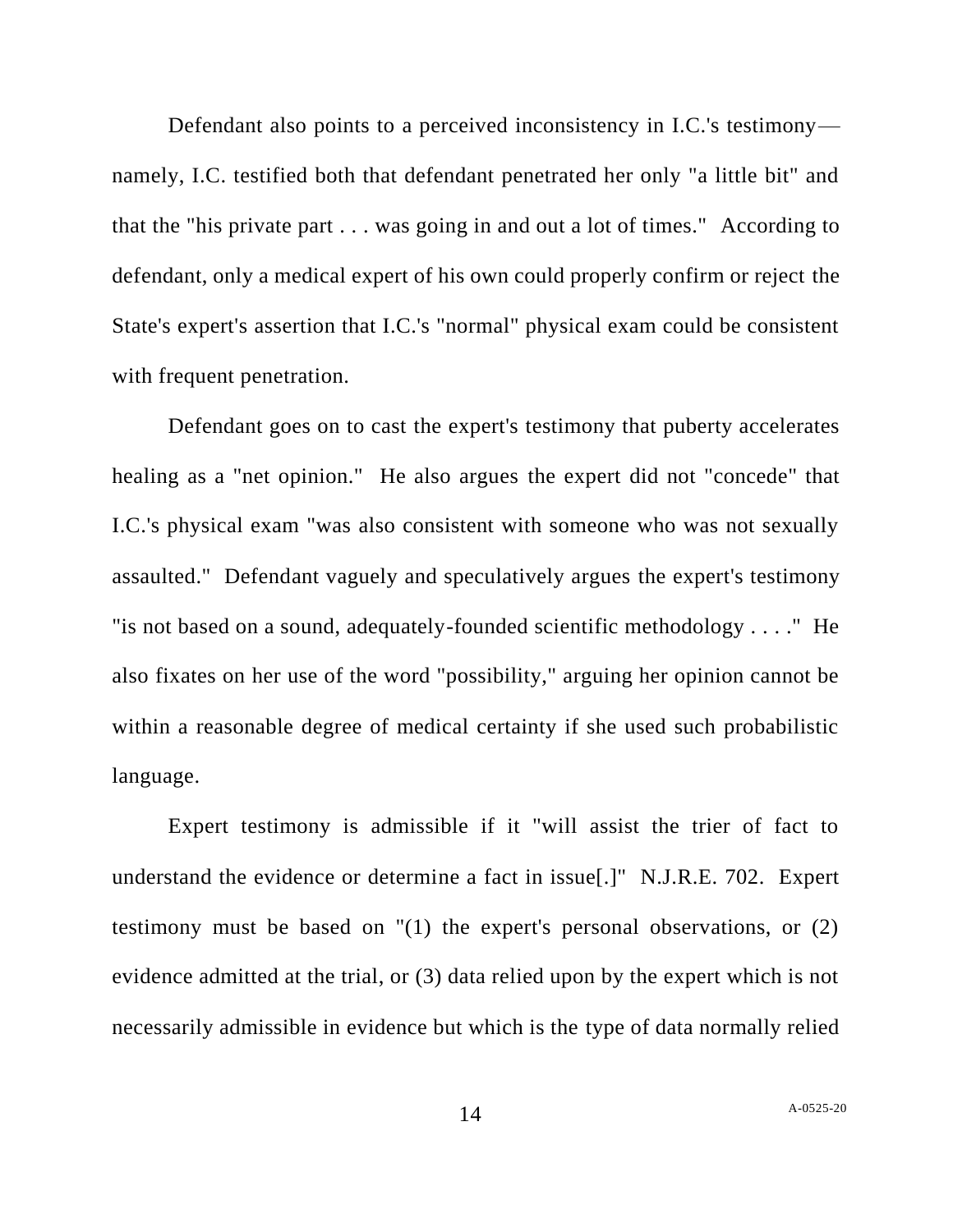upon by experts." Townsend v. Pierre, 221 N.J. 36, 53 (2015) (quoting Polzo v. Cnty. of Essex, 196 N.J. 569, 583 (2008)). "An expert may not provide an opinion at trial that constitutes 'mere net opinion.'" Matter of Civ. Commitment of A.Y., 458 N.J. Super. 147, 169 (App. Div. 2019) (quoting Davis v. Brickman Landscaping, Ltd., 219 N.J. 395, 410 (2014)). Under the net opinion rule, expert conclusions are admissible only if "supported by factual evidence or other data." Ibid. (quoting Townsend, 221 N.J. 53-54). Experts cannot offer "mere conclusion[s]." Ibid.

"The net opinion rule does not require experts to organize or support their opinions in a specific manner 'that opposing counsel deems preferable.'" Ibid. (quoting Townsend, 221 N.J. at 54). An expert's opinion is not rendered a net opinion simply on the basis that "it fails to account for some particular condition or fact which the adversary considers relevant" so long as the expert "otherwise offers sufficient reasons which logically support [her] opinion." Ibid. (quoting Townsend, 221 N.J. at 54). But experts must demonstrate scientifically reliable methodologies and factual bases for their opinions. Id. at 170.

Therefore, defendant's claim lacks merit. It is self-evident that if defendant penetrated the victim's body "just a little bit," he could have caused no injury at all. An expert is not necessary to challenge that statement. Further,